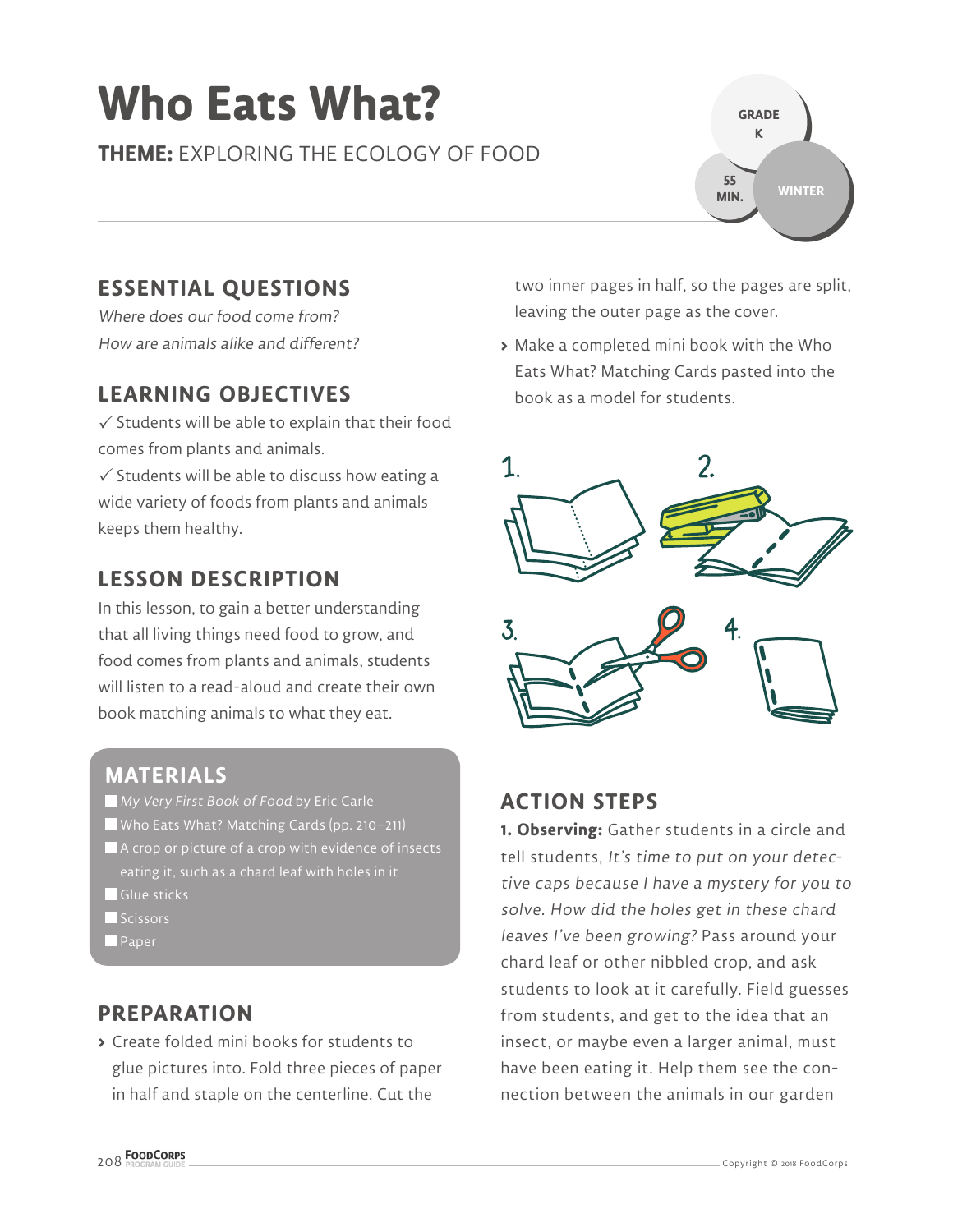and humans by saying something like, Hmm. So the plant that I've been growing to eat as food, insects like to eat as food too! **(5 min.)**

**2. Reading:** Explain that you're going to read a book about what different animals eat. Read My Very First Book of Food by Eric Carle. After reading, ask, Which animals eat plants? Which animals eat other animals? Are humans plants? (No). How are we different from plants? Are humans animals? (Yes!) Go around the circle and have students share something they eat. You might even have them say, "I'm an animal, and I eat \_\_\_\_!" **(10 min.)**

**3. Sorting Foods:** Demonstrate for students how to cut out the Who Eats What? Matching Cards, and match a pair or two together as a class based on which living being eats what for food. If you have a document camera and screen, you might use it here. Have students return to their desks. Pass out the matching card sheets and scissors for students to cut out and match. Circulate through the room, supporting students and asking probing questions if you see they've mismatched cards. **(10 min.)**

**4. Making Books:** Pass out mini books and glue sticks to each student. Show students your completed book and how you neatly pasted the animal on the top half and what it likes to eat on the bottom half. Then show students the page that says "Me," and show them how you drew a picture of yourself, and below you drew your favorite food. Encourage students to color their pictures once they're finished gluing the images. Explain that to be healthy humans need more than one food; they need lots of different foods from plants

and animals every day. Ask students, What are some foods from plants and animals that you like to eat? **(15 min.)**

**5. Reading with Partners:** Once students clean up their tables, have them find a place in the room to partner read their new books. **(10 min.)**

#### **REFLECTION**

Have students discuss the following questions in small groups, then share with the class: **(5 min.)**

- What do we like to eat that a \_\_\_\_\_ likes to eat?
- What does a \_\_\_\_\_ eat that we usually don't eat?
- How did you figure out what had been eating our plant?
- Where does our food come from?
- Why do you think it's important that we eat so many different foods?

## **ADAPTATIONS**

**Garden:** After passing around the leaf with the evidence of insect bites, have students work in pairs to go outside and find the leaf and potentially the culprit! Hunt for other evidence of animals eating plants for food. Find the plants in the garden that humans eat for food. Extension: Read Trout are Made of Trees by April Pulley Sayre to explore the ideas of food chains and the interconnectedness of different animals.

# **ACADEMIC CONNECTIONS**

Next Generation Science Standards Life Science Disciplinary Core Idea **NGSS K.LS.1.C**

All animals need food in order to live and grow. They obtain their food from plants or from other animals. Plants need water and light to live and grow.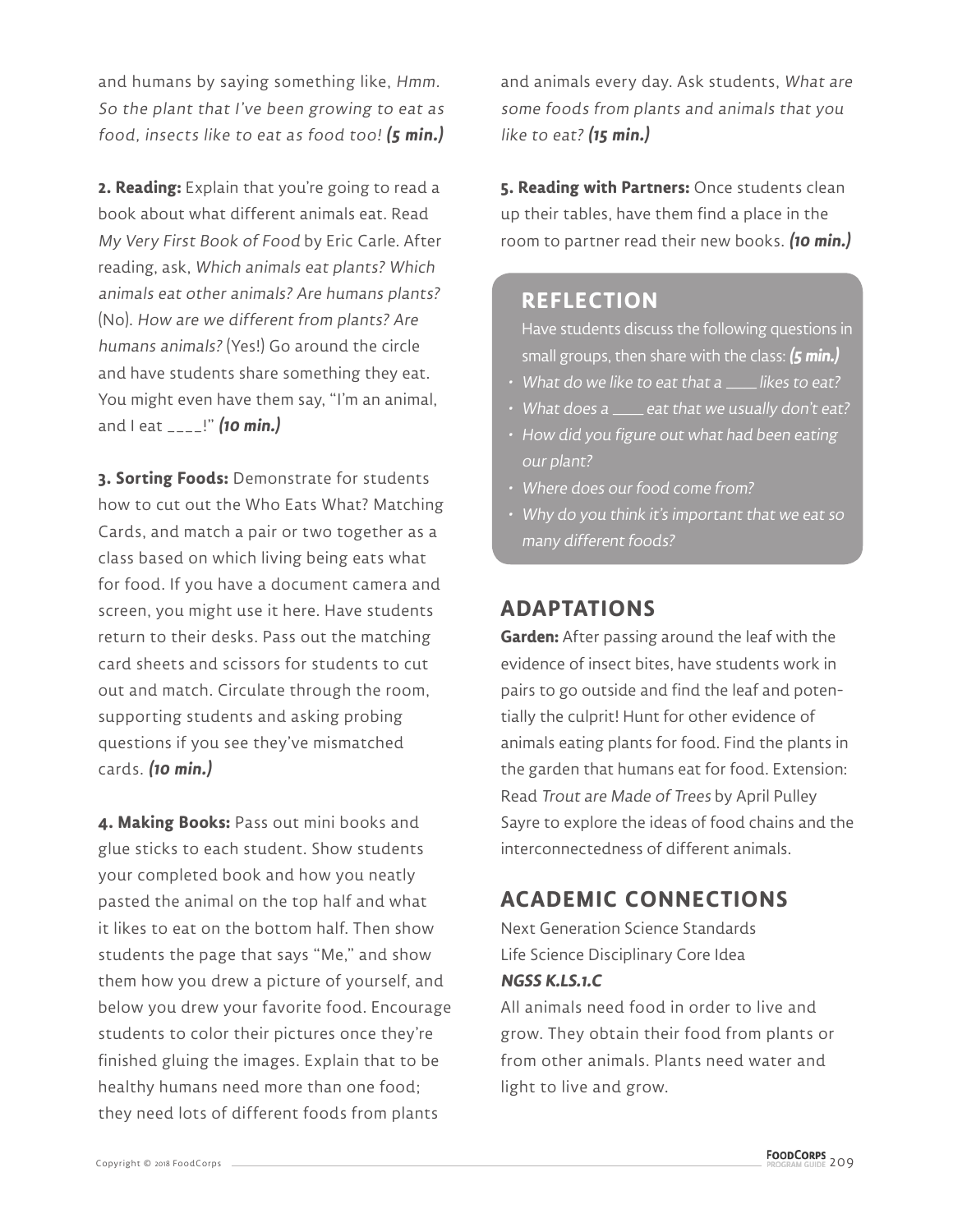# **Who Eats What? Matching Cards**